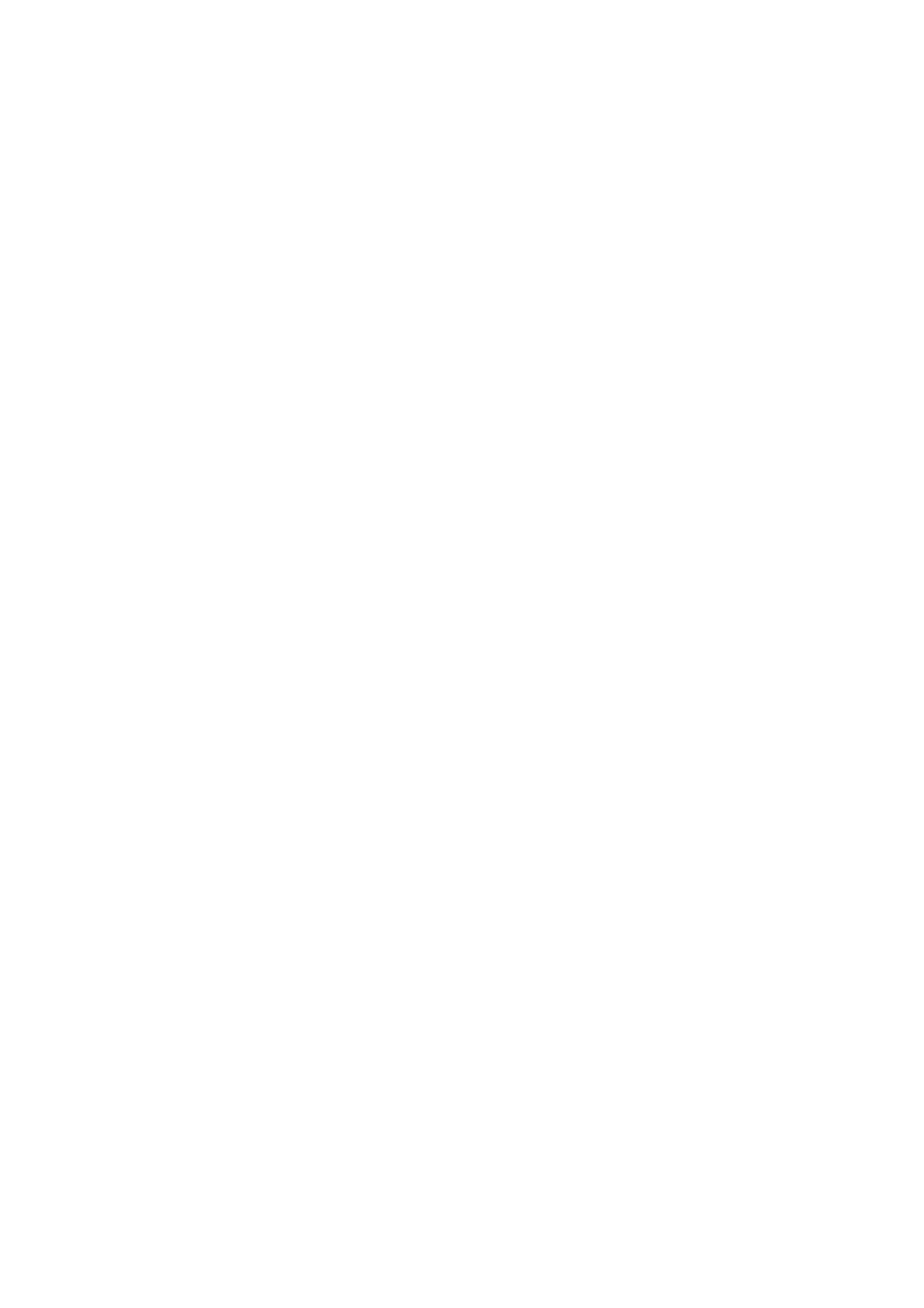# **LOCAL GOVERNMENT ACT 1995**

# CITY OF KARRATHA

# **FENCING LOCAL LAW 2018**

#### **CONTENTS**

# **PART 1—PRELIMINARY**

- 1. Citation
- 2. Commencement
- 3. Application
- 4. Repeal
- 5. Interpretation
- 6. Permit Fees and Charges

# **PART 2—SUFFICIENT FENCES**

7. Sufficient Fences

#### **PART 3—GENERAL**

- 8. Maintenance of Fences
- 9. General Discretion of the Local Government

# **PART 4—FENCING MATERIALS**

- 10. Fencing Materials
- 11. Barbed Wire and Broken Glass Fences

# **PART 5—ELECTRIFIED AND RAZOR WIRE FENCES**

12. Requirements for a Licence

# **PART 6—NOTICES OF BREACH**

13. Notices of Breach

#### **PART 7—OFFENCES**

- 14. Offences and Penalties
- 15. Modified Penalties
- 16. Form of Notices

# **PART 8—OBJECTIONS AND APPEALS**

17. Objections and appeals

# **SCHEDULE 1—Specifications for a Sufficient Fence on a Residential Lot**

# **SCHEDULE 2—Specifications for a Sufficient Fence on a Commercial Lot and an Industrial Lot**

#### **SCHEDULE 3—Specifications for a Sufficient Fence on a Rural Lot and on a Rural Residential Lot**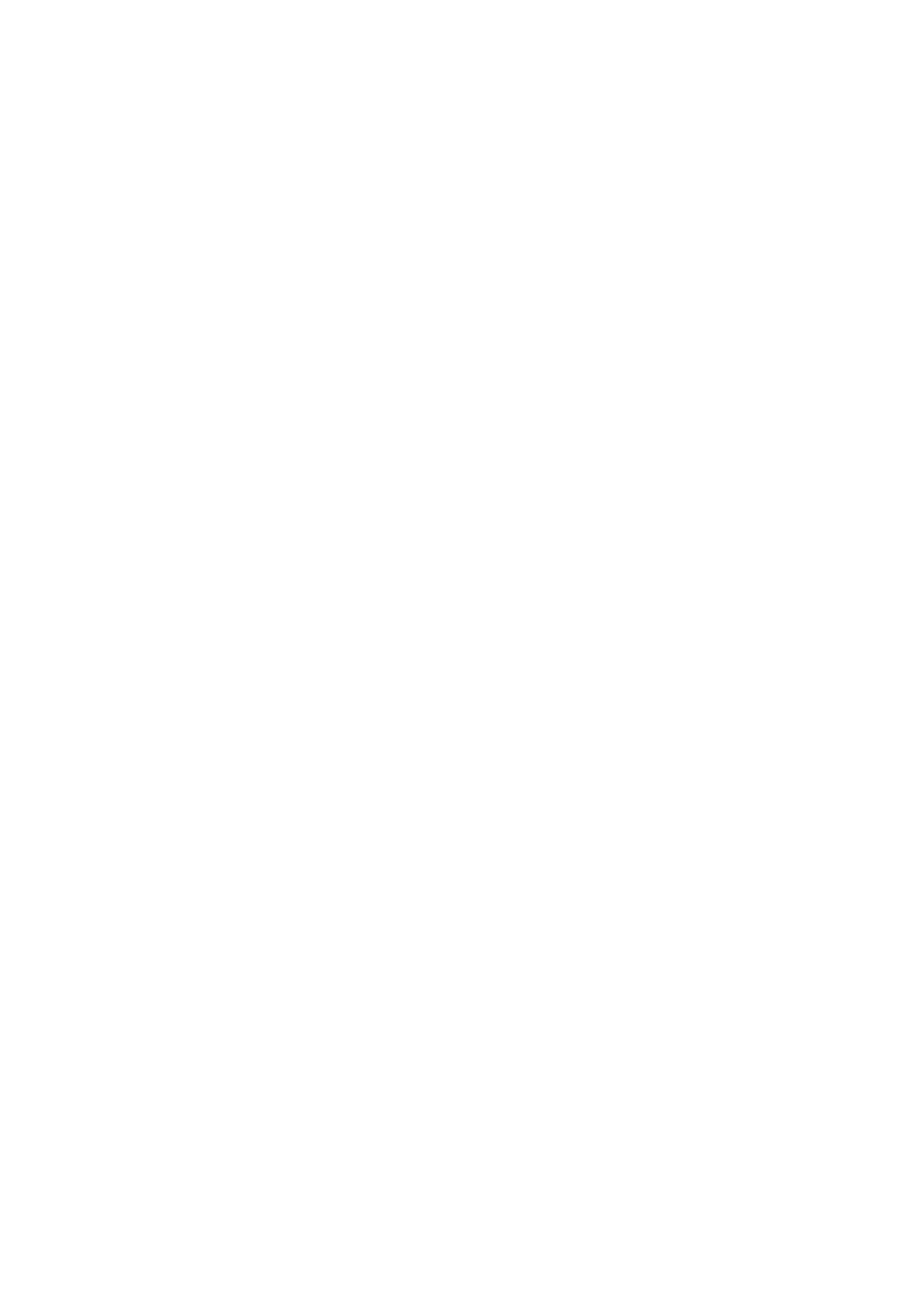# **LOCAL GOVERNMENT ACT 1995**

# CITY OF KARRATHA

# **FENCING LOCAL LAW 2018**

Under the powers conferred by the *Local Government Act 1995* and by all other powers the Council of the City of Karratha resolved to make the following local law on 22 January 2018.

#### **PART 1—PRELIMINARY**

#### **1. Citation**

This local law may be cited as the *City of Karratha Fencing Local Law 2018*.

#### **2. Commencement**

This local law comes into operation 14 days after the date of its publication in the *Government Gazette*.

# **3. Application**

This local law applies throughout the district.

# **4. Repeal**

The *Shire of Roebourne Local Laws Relating to Fencing* published in the *Government Gazette* on 29 August 2003, and as amended in the *Government Gazette* on 23 March 2004 are repealed.

#### **5. Interpretation**

In this local law, unless the context requires otherwise—

*Act* means the *Dividing Fences Act 1961;*

- *AS or AS/NZS* means an Australian or Australian/New Zealand Standard published by the Standards Australia and as amended from time to time;
- *AS/NZS 1170.2-2011* means the standard published by Standards Australia as AS/NZS 1170.2-2011: Structural design actions—Wind actions, as amended from time to time;
- *AS/NZS 3016-2002* means the standard published by Standards Australia as AS/NZS 3016-2002: Electrical Installations—Electric Security Fences, as amended from time to time;

*boundary fence* has the meaning given to it for the purposes of the Act;

- **building approval** means an approval issued by a Permit Authority as per the provisions of the *Building Act 2011*;
- *Building Surveyor* means a building service practitioner, as defined in the *Building Services (Registration) Act 2011* section 3, who is registered in a class of building service practitioner that is prescribed for the purposes of this definition;

*Commercial Lot* means a lot where a commercial use—

- (a) is or may be permitted under the town planning scheme; and
- (b) is or will be the predominant use of the lot;

*dangerous* in relation to any fence means—

- (a) an electrified fence other than a fence in respect of which a permit under Part 5 of this local law has been issued and is current;
- (b) a fence containing barbed wire other than a fence erected and maintained in accordance with this local law;
- (c) a fence containing exposed broken glass, asbestos fibre, razor wire or any other potentially harmful projection or material; or
- (d) a fence which is likely to collapse or fall, or part of which is likely to collapse or fall, from any cause;

*district* means the district of the local government;

*dividing fence* has the meaning given to it in and for the purposes of the Act;

*electrified fence* means a fence carrying or designed to carry an electric charge;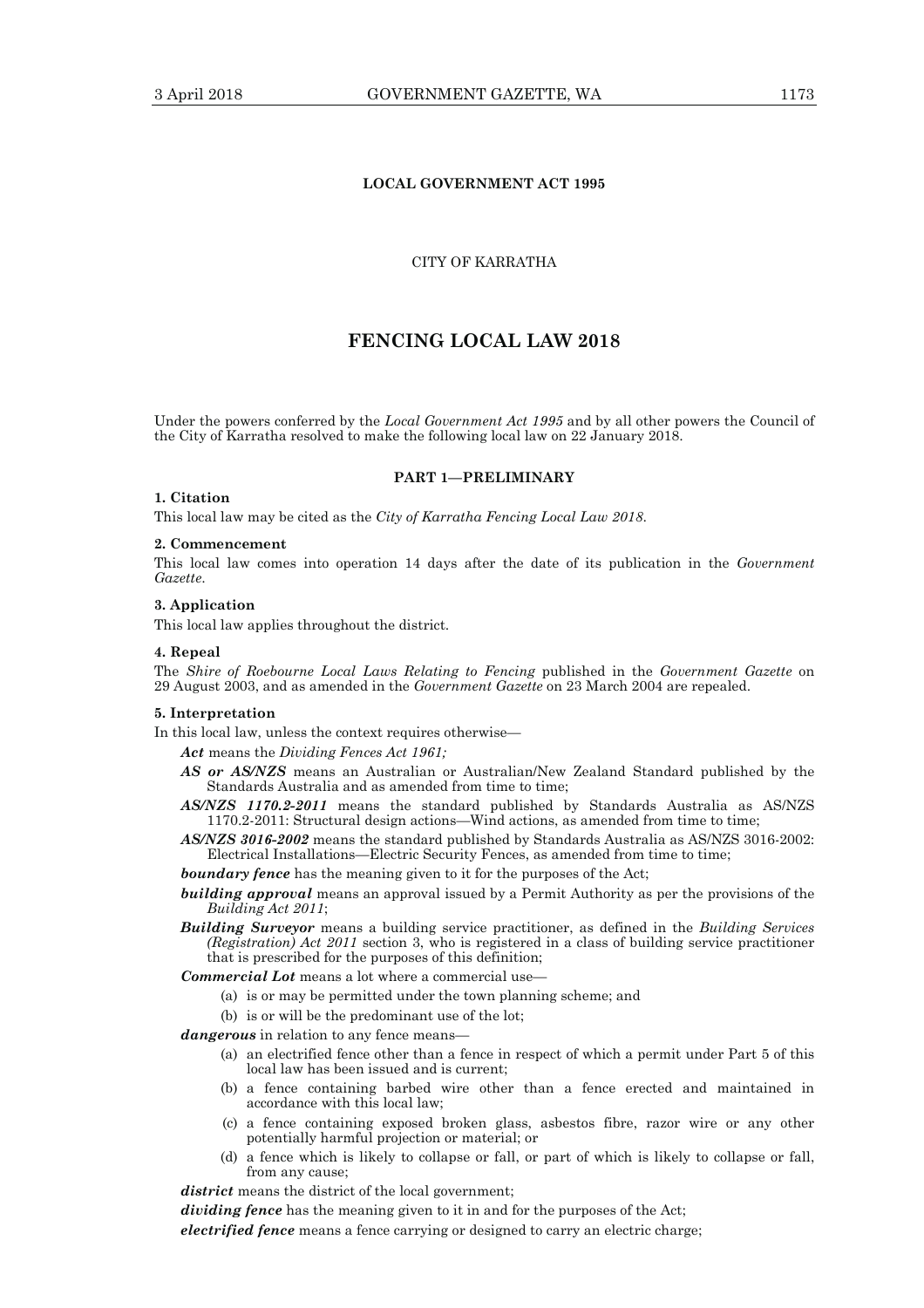*fence* means any structure, including a retaining wall, used or functioning as a barrier, irrespective of where it is located and includes any gate;

- *height* in relation to a fence means the vertical distance between—
	- (a) the top of the fence at any point; and
	- (b) the ground level or, where the ground levels on each side of the fence are not the same, the higher ground level, immediately below that point;

*Industrial Lot* means a lot where an industrial use—

- (a) is or may be permitted under the town planning scheme; and
- (b) is or will be the predominant use of the lot;

*local government* means the City of Karratha;

*lot* has the meaning given to it in and for the purposes of the *Planning and Development Act 2005*;

*notice of breach* means a notice referred to in clause 13(1);

*Permit Authority* has the meaning given to it in and for the purposes of the *Building Act 2011;*

*Residential Lot* means a lot where a residential use—

- (a) is or may be permitted under the town planning scheme; and
- (b) is or will be the predominant use of the lot;

*retaining wall* means any structure which prevents the movement of soil in order to allow ground levels of different elevations to exist adjacent to one another;

*Rural Lot* means a lot where a rural use—

- (a) is or may be permitted under the town planning scheme; and
- (b) is or will be the predominant use of the lot;

*Schedule* means a Schedule to this local law;

*Rural Residential Lot* means a lot where a special rural use—

- (a) is or may be permitted under the town planning scheme; and
- (b) is or will be the predominant use of the lot;

*sufficient fence* means a fence described in clause 7; and

*town planning scheme* means a town planning scheme of the local government made under the *Planning and Development Act 2005*.

#### **6. Approval Fees and Charges**

(1) An owner or occupier of a lot shall not erect, construct or repair a fence without applying for and obtaining a building approval from the local government or Permit Authority.

(2) Application fees set by the *Building Regulations 2012* as governed by the *Building Act 2011* will be applied to applications made under this local law.

(3) Where planning approval is required, the fees and charges are to be determined in accordance with the *Planning and Development Act 2005* and the associated regulations.

# **PART 2—SUFFICIENT FENCES**

# **7. Sufficient Fences**

(1) Unless by agreement between the owners of adjoining properties, a person shall not erect a dividing fence or a boundary fence that is not a sufficient fence.

 $(2)$  Subject to subclauses  $(3)$  and  $(4)$ , a sufficient fence-

- (a) on a Residential Lot is a dividing fence or a boundary fence constructed and maintained in accordance with the specifications and requirements of Schedule 1;
- (b) on a Commercial Lot and on an Industrial Lot is a dividing fence or a boundary fence constructed and maintained in accordance with the specifications and requirements of Schedule 2, taking into consideration provisions of any local planning policies adopted by Council; and
- (c) on a Rural Lot and on a Rural Residential Lot is a dividing fence or a boundary fence constructed and maintained in accordance with the specifications and requirements of Schedule 3.

(3) Where a fence is erected on or near the boundary between—

- (a) a Residential Lot and an Industrial Lot, a sufficient fence is a dividing fence constructed and maintained in accordance with the specifications and requirements of Schedule 1;
- (b) a Residential Lot and a Commercial Lot, a sufficient fence is a dividing fence constructed and maintained in accordance with the specifications and requirements of Schedule 2, taking into consideration provisions of any local planning policies adopted by Council;
- (c) a Residential Lot and a Rural Lot, a sufficient fence is a dividing fence constructed and maintained in accordance with the specifications and requirements of Schedule 3; and
- (d) a Rural Residential Lot and a Rural Lot, a sufficient fence is a dividing fence constructed and maintained in accordance with the specifications and requirements of Schedule 3.

(4) Unless the Building Surveyor specifies otherwise, a sufficient fence on a boundary between lots other than those specified in subclause (3) is a dividing fence constructed in accordance with the specifications and requirements of Schedule 2.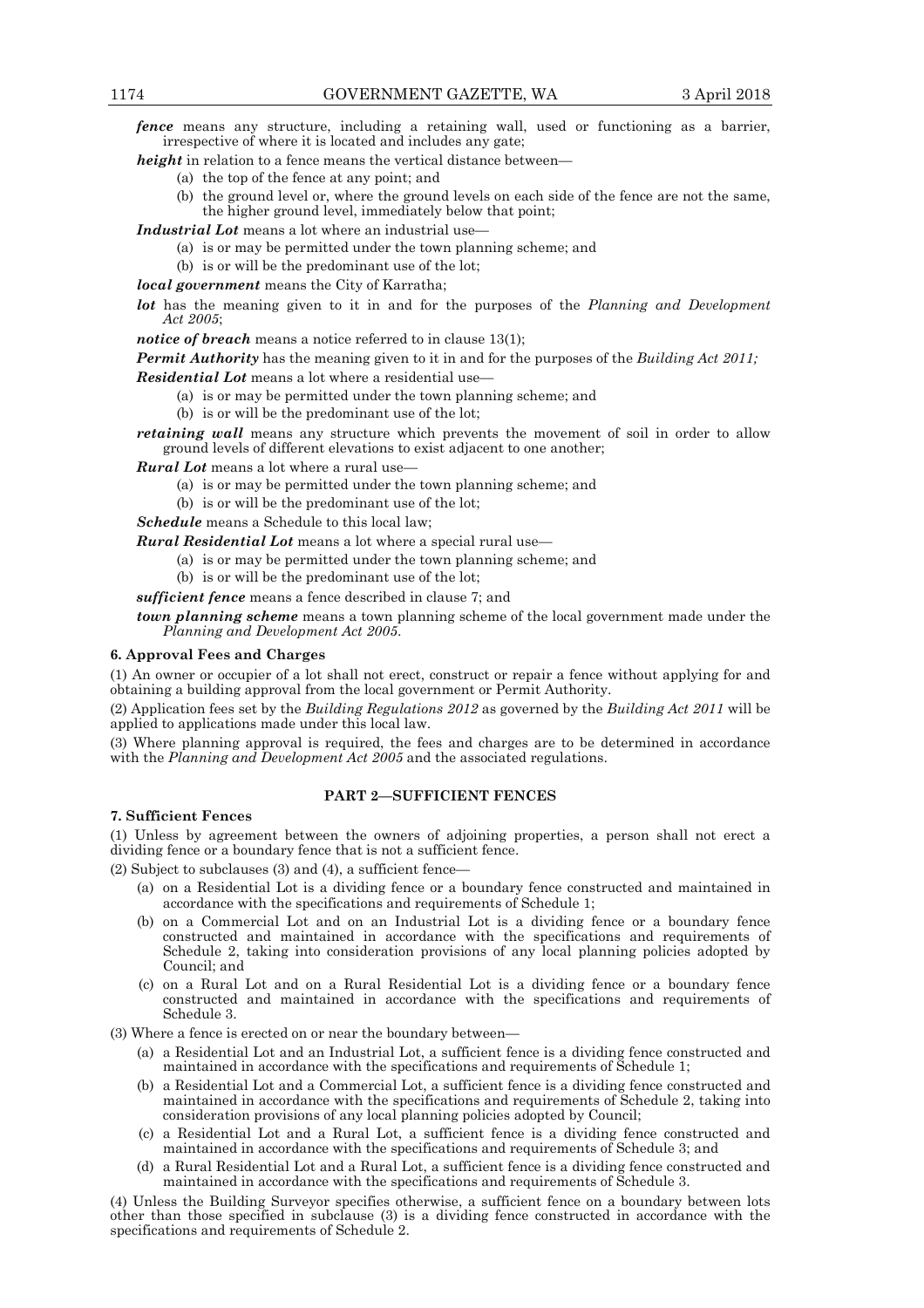#### **PART 3—GENERAL**

#### **8. Maintenance of Fences**

An owner and occupier of a lot on which a fence is erected shall maintain the fence in good condition so as to prevent it from becoming dangerous, dilapidated, or unsightly.

#### **9. General Discretion of the Local Government**

(1) Notwithstanding clause 7, the local government may consent to the erection or repair of a fence which does not comply with the requirements of this local law.

(2) In determining whether to grant its consent to the erection or repair of any fence, the local government may consider, in addition to any other matter that it is authorized to consider, whether the erection or retention of the fence would have an adverse effect on—

- (a) the safe or convenient use of any land; or
- (b) the safety or convenience of any person.

#### **PART 4—FENCING MATERIALS**

#### **10. Fencing Materials**

(1) A person shall construct a fence on a Residential Lot, a Commercial Lot or an Industrial Lot from only brick, stone, concrete, wrought iron, tubular steel framed, link mesh, timber, plastic coated or galvanised link mesh, colour bonded metal or a material approved by the Building Surveyor.

(2) Where the Building Surveyor approves the use of pre-used materials in the construction of a fence under subclause (1), that approval shall be conditional on the applicant painting or treating the preused material as directed by the Building Surveyor.

(3) Where required by the Building Surveyor Fencing designs are to be certified by a practicing structural engineer as being suitable for wind loadings found in Region D Importance Level 2 areas in accordance with AS1170.2-2011.

#### **11. Barbed Wire and Broken Glass Fences**

(1) This clause does not apply to a fence constructed wholly or partly of razor wire.

(2) An owner or occupier of a Commercial Lot shall not erect or affix to any fence on such a lot any barbed wire or other material with spiked or jagged projections, unless the prior written approval of the Building Surveyor has been obtained.

(3) An owner or occupier of an Industrial Lot shall not erect or affix on any fence bounding that Lot any barbed wire or other materials with spiked or jagged projections unless the wire or materials are carried on posts at an angle of 45 degrees, and unless the bottom row of wire or other materials is set back 150mm from the face of the fence and is not nearer than 2000mm from the ground level.

(4) If the posts which carry the barbed wire or other materials referred to in subclause (3) are angled towards the outside of the lot bounded by the fence the face of the fence must be set back from the lot boundary a sufficient distance to ensure that the angled posts, barbed wire or other materials do not encroach on adjoining land.

(5) An owner or occupier of a lot shall not affix or allow to remain as part of any fence or wall, whether internal or external, on that lot any broken glass.

(6) An owner or occupier of a Rural Lot shall not place or affix barbed wire upon a fence on that Lot where the fence is adjacent to a thoroughfare or other public place unless the barbed wire is fixed to the side of the fence posts furthest from the thoroughfare or other public place.

#### **PART 5—ELECTRIFIED AND RAZOR WIRE FENCES**

#### **12. Requirements for a building approval**

(1) An owner or occupier of a lot, other than a Rural Lot, shall not—

- (a) erect or construct an electrified fence on that lot without first obtaining a building approval under subclause (2); or
- (b) construct a fence wholly or partly of razor wire on that lot without first obtaining a building approval under subclause (3).

(2) A building approval to have and use an electrified fence shall not be issued—

- (a) in respect of a lot which is or which abuts a Residential Lot;
- (b) unless the fence complies with AS/NZS 3016-2002; and
- (c) unless provision is made so as to enable the fence to be rendered inoperable during the hours of business operations, if any, on the lot where it is erected.

(3) A building approval to have a fence constructed wholly or partly of razor wire shall not be issued—

- (a) in respect of a lot which is or which abuts a Residential Lot;
- (b) if the proposed fence is within 3m of the boundary of the lot; or
- (c) where any razor wire is proposed to be used in the construction of the fence is less than 2000mm or more than 2400mm above the ground level.

(4) An application for a building approval referred to in subclauses (2) or (3) shall be made by the owner of the lot on which the fence is or is to be erected, or by the occupier of the lot with the written consent of the owner.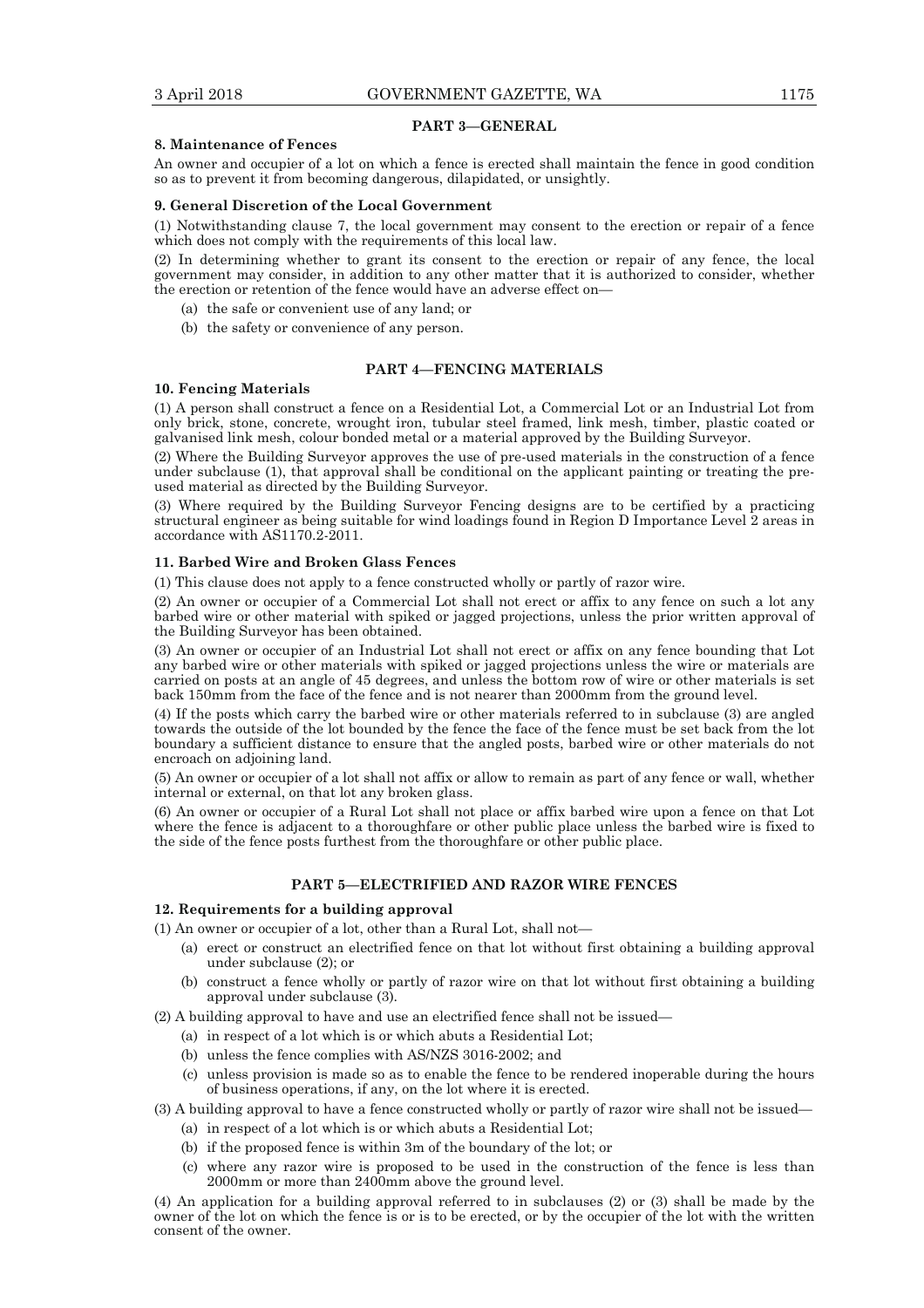(5) An application for a building approval referred to in subclauses (2) or (3) may be—

- (a) approved by the local government or Permit Authority;
- (b) approved by the local government or Permit Authority subject to such conditions as it thinks fit; or
- (c) refused by the local government or Permit Authority.

# **PART 6—NOTICES OF BREACH**

#### **13. Notices of Breach**

(1) Where a breach of any provision of this local law has occurred in relation to a fence on a lot, the local government may give a notice in writing to the owner or occupier of that lot ('notice of breach').

(2) A notice of breach shall—

- (a) specify the provision of this local law which has been breached;
- (b) specify the particulars of the breach; and
- (c) state that the owner or occupier of the lot is required to remedy the breach within 28 days from the giving of the notice.

(3) Should an owner or occupier fail to comply with a notice of breach, the local government may by its employees, agents or contractors enter upon the lot to which the notice relates and remedy the breach, and may recover the expenses of so doing from the owner or occupier of the lot, as the case may be, in a court of competent jurisdiction.

(4) The provisions of this clause are subject to section 3.25 and item 12 of Division 1 of Schedule 3.1 of the *Local Government Act 1995* and any power of entry exercised by the local government under this local law is subject to Part 3, Division 3 of the *Local Government Act 1995.* 

# **PART 7—OFFENCES**

#### **14. Offences and Penalties**

(1) An owner or occupier who fails to comply with a notice of breach commits an offence and is liable upon conviction to a maximum penalty of \$5000 and, if the offence is a continuing offence, a maximum daily penalty of \$500.

(2) A person who fails to comply with or who contravenes any provision of this local law commits an offence and is liable to a maximum penalty of \$5000 and, if the offence is a continuing offence, a maximum daily penalty of \$500.

# **15. Modified Penalties**

(1) An offence against any provision of this local law is a prescribed offence for the purposes of section 9.16 (1) of the *Local Government Act 1995*.

(2) Unless otherwise specified, the amount of the modified penalty for an offence against any provision of these Local Laws is \$100.

#### **16. Form of Notices**

For the purposes of this local law—

- (a) the form of the infringement notice referred to in section 9.17 of the *Local Government Act 1995* is to be in or substantially in the form of Form 2 of Schedule 1 of the *Local Government (Functions and General) Regulations 1996*;
- (b) the form of the notice referred to in section 9.20 of the *Local Government Act 1995* is to be in or substantially in the form of Form 3 in Schedule 1 of the *Local Government (Functions and General) Regulations 1996*.

# **PART 8—OBJECTIONS AND APPEALS**

# **17. Objections and appeals**

Any decision made by the local government under this local law is subject to the provisions of Part 9, Division 1 of the *Local Government Act 1995.* 

# **SCHEDULE 1—Specifications for a Sufficient Fence on a Residential Lot**

 $[Clause 7(2)(a)]$ 

The following is a "sufficient fence" on a Residential Lot—

- A. A fence constructed of materials specified in Clause 10, with the exclusion of any form of mesh and which satisfies the following—
	- (a) the fence design being certified by a practicing structural engineer as being suitable for wind loadings found in Region D Importance Level 2 areas in accordance with AS1170.2-2011;
	- (b) The height of the fence to be 1800mm except with respect to the front set back area which is subject to the provisions of State Planning Policy 3.1—Residential Design Codes.
- B. Fencing which does not meet the provisions of this local law, but was installed and compliant as per the provisions of the repealed local law will be considered a sufficient fence provided that it is maintained in good order.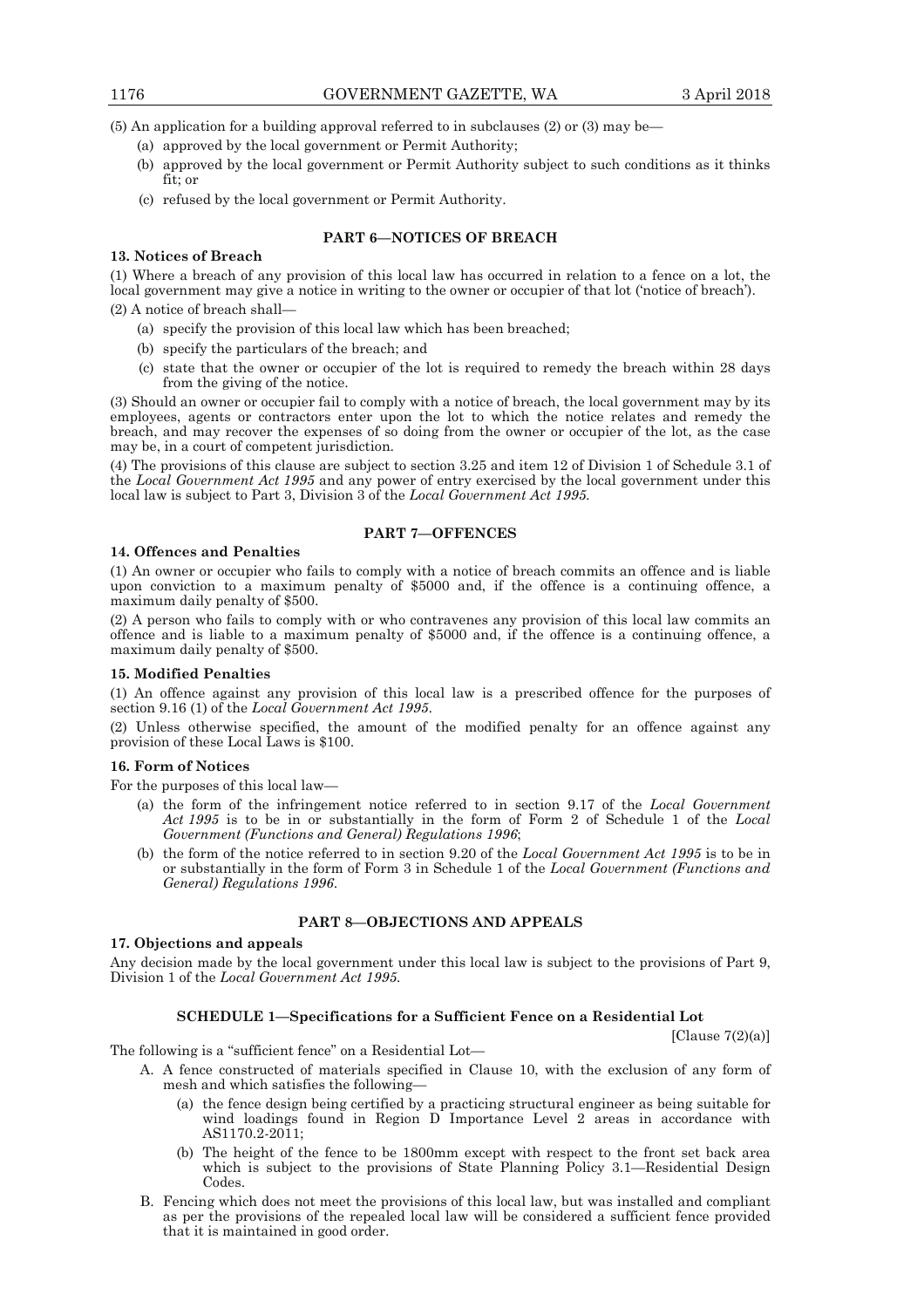#### **SCHEDULE 2—Specifications for a Sufficient Fence on a Commercial Lot and an Industrial Lot**

[Clause  $7(2)(b)$ ]

Each of the following is a "sufficient fence" on a Commercial Lot and an Industrial Lot—

- A. A fence constructed of galvanised or PVC coated rail-less link mesh, chain mesh or steel mesh which satisfies the following specifications—
	- (a) the fence design being certified by a structural engineer (or manufacturer) as being suitable for wind loadings found in a Region D Importance Level 2 area in accordance with AS1170.2-2011;
	- (b) rail-less link, chain or steel mesh is to be to a height of 1800mm on top of which are to be three strands of barbed wire carrying the fence to a height of 2400mm in accordance with clause  $11(3)$  of this local law;
	- (c) galvanised link mesh wire to be 2000mm in height;
	- (d) Vehicle entry gates shall provide an opening of not less than 3.6m. Gates shall be fixed with a drop bolt and locking attachment.
- B. A fence of a material identified in Clause 10 constructed to the minimum specifications referred to in Schedule 1.
- C. Fencing which does not meet the provisions of this local law, but was installed and compliant as per the provisions of the repealed local law will be considered a sufficient fence provided that it is maintained in good order.

#### **SCHEDULE 3—Specifications for a Sufficient Fence on a Rural Lot and on a Rural Residential Lot**

[Clause 7(2)(c)]

Each of the following is a "sufficient fence" on a Rural Lot and a Rural Residential Lot—

- A. In the case of a non-electrified fence, a sufficient fence on a Rural Lot or Rural Residential Lot is a fence of posts and wire construction, the minimum specifications for which are—
	- (a) wire shall be high tensile wire and not less than 2.5mm. A minimum of five wires shall be used, generally with the lower wires spaced closer together than the higher wires so as to prevent smaller stock passing through, and connected to posts in all cases.
	- (b) posts shall be of indigenous timber or other suitable material including—
		- timber impregnated with a termite and fungicidal preservative;
			- standard iron star pickets; or
			- concrete;

 cut not less than 1800mm long x 50mm diameter at small end if round or 125mm x 60mm if split or sawn. Posts to be set minimum 600mm in the ground and 1200mm above the ground; and

- (c) strainer posts shall be not less than 2250mm long and 50mm diameter at the small end (tubular steel to be 50mm in diameter) and shall be cut from indigenous timber or other suitable material. These shall be placed a minimum of 1000mm in the ground.
- B. An electrified fence having four wires only is a sufficient fence if constructed generally in accordance with (A).
- C. Fencing which does not meet the provisions of this local law, but was installed and compliant as per the provisions of the repealed local law will be considered a sufficient fence provided that it is maintained in good order.

Dated this 20th day of March 2018.

The Common Seal of the City of Karratha was affixed by authority of a resolution of the Council in the presence of—

———————————

————

P. LONG, Mayor. C. ADAMS, Chief Executive Officer.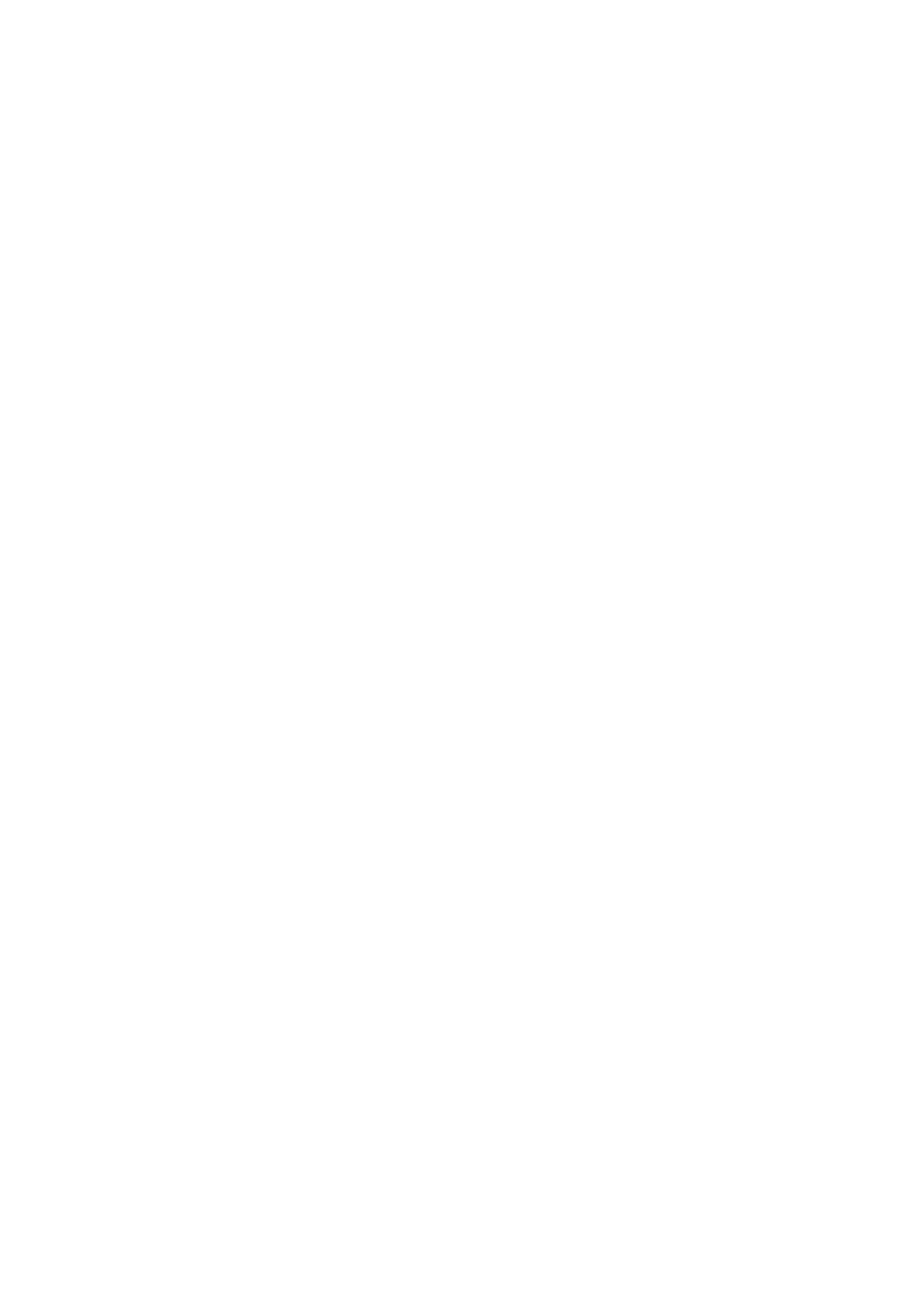# **LOCAL GOVERNMENT ACT 1995 BUSH FIRES ACT 1954**

# CITY OF KARRATHA

# **BUSH FIRE BRIGADES AMENDMENT LOCAL LAW 2018**

Under the powers conferred by the *Local Government Act 1995*, *Bush Fires Act 1954* and under all other powers enabling it, the Council of the City of Karratha resolved on 22 January 2018 to make the following local law.

#### **PART 1—PRELIMINARY**

#### **1. Citation**

This local law may be cited as the *City of Karratha Bush Fire Brigades Amendment Local Law 2018*.

#### **2. Commencement**

This local law comes into operation 14 days after the date of its publication in the *Government Gazette.* 

#### **3. Principal local law**

This local law amends the *Shire of Roebourne Bush Fire Brigades Local Law*, published in the *Government Gazette* on 16 June 2003.

#### **4. Title amended**

The title of the local law is amended by deleting "Shire of Roebourne" and inserting "City of Karratha".

#### **5. Clause 1.1 amended**

In clause 1.1 delete "Shire of Roebourne" and insert "City of Karratha".

#### **6. Clause 1.4 inserted**

Insert the following clause after clause 1.3—

# **1.4 Clause 1.2**

- (1) In clause 1.2(1)—
	- (a) Insert the following definitions in alphabetical order—
		- (i) "**active member**" is defined in clause 4.2;
		- (ii) "**Bush Fire Control Officer**" means a bush fire control officer appointed under the Act;
		- (iii) "**Department**" means the department of the Public Service principally assisting in the administration of the *Fire and Emergency Services Act 1998*;
		- (iv) "**district**" means the district of the local government;
		- (v) "**normal brigade activities**" is defined by section 35A of the Act;
	- (b) In the definition for "brigade member" delete "a fire fighting member" and insert "an active member";
- (c) In the definition of "Bush Fire Operating Procedures" delete "Bush Fire" and insert "Department Standard", and delete "adopted by the local government";
	- (d) In the definition of "Rules" delete "Rules Governing the Operation of Bush Fire Brigades" and insert "Bush Fire Brigade Operational and Management Guide";
	- (e) Delete the definition for "Authority";
	- (f) Delete the definition for "fire fighting member".

#### **7. Clause 3 amended**

Insert the following after clause 3.3—

# **3.4 First Schedule amended**

The First Schedule is amended as follows—

 (a) in the Schedule title, delete "RULES GOVERNING THE OPERATION OF BUSH FIRE BRIGADES" and insert "BUSH FIRE BRIGADE OPERATIONAL AND MANAGEMENT GUIDE";